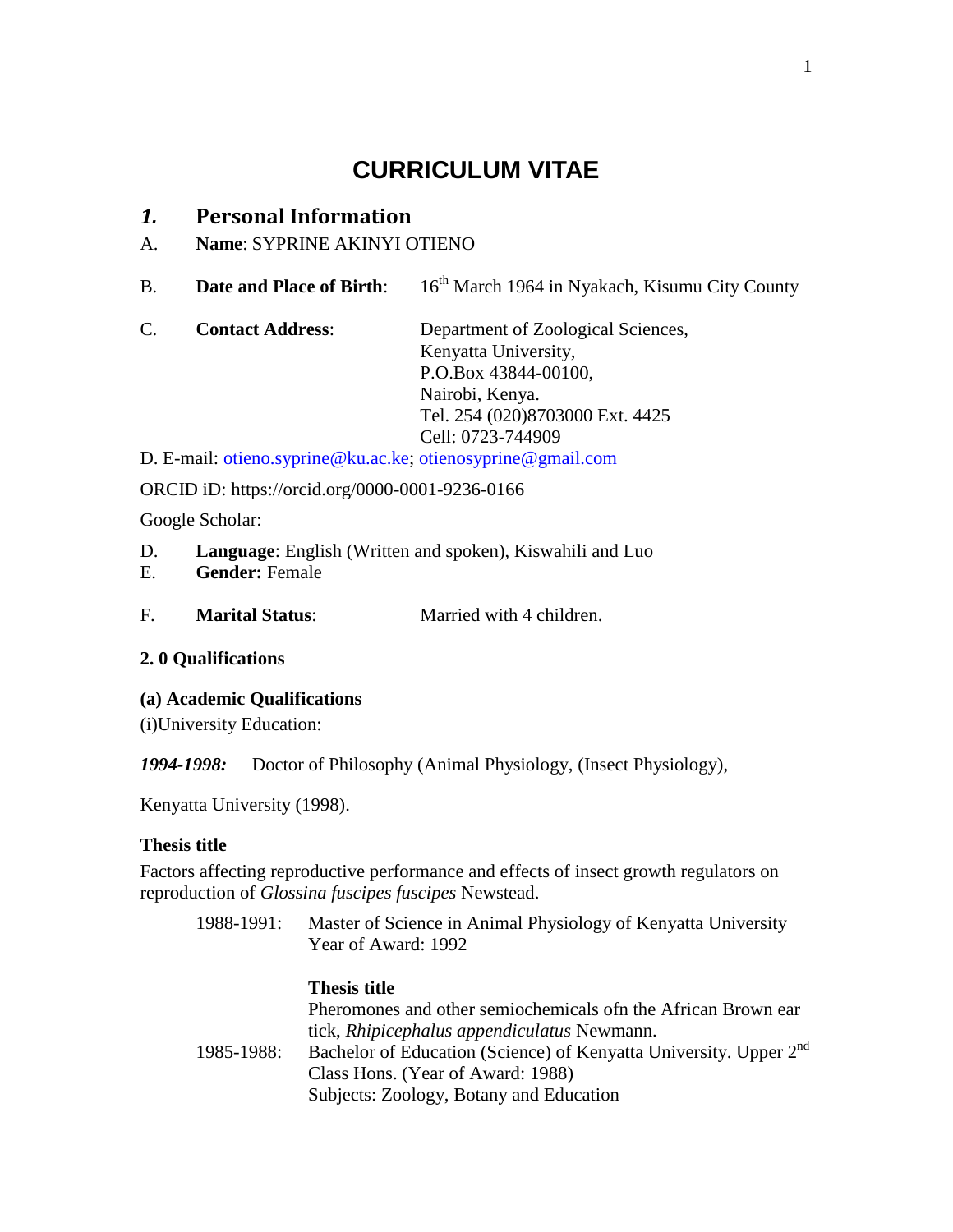#### **Project title**

Effects of testosterone and estradiol on the accessory reproductive

organs of the male rat, *Rattus norvegicus*

(ii) Secondary Education

| 1982-1983: | Mukumu Girls' High-Passed K.A.C.E with 3 Principles, 1          |
|------------|-----------------------------------------------------------------|
|            | subsidiary. Subjects: Biology, Chemistry, Geography and General |
|            | Paper.                                                          |
| 1978-1981: | Kisumu Girls' High- Passed K.C.E with $2nd$ Division.           |
|            |                                                                 |

(iii) Primary Education

1971-1977: Asumbi Mixed Primary School- Passed K.C.P.E.

### **(b) Professional Courses**

2009-2010: Postgraduate Certificate in Academic Practice of York St John University. Awarded in September 2010

### **3. 0 Fellowships**

African Regional Postgraduate Programme in Insect Science Scholarship offered by European Union through the International Centre of Insect physiology and Ecology (ICIPE) from 1994 to 1998.

### **4. 0 Work Experience**

June 2012 to date**:** Appointed a Senior Lecturer in the Department of Zoological

Sciences, Kenyatta University.

1996 to 2012: Worked as a Lecturer in the Department of Zoological Sciences, Kenyatta University.

### **Duties:**

- Teaching and guiding postgraduate and undergraduate students.
- Supervision of postgraduate and undergraduate students' research.
- Handling administrative responsibilities

1992-1996: Appointed a Tutorial Fellow in the department of Zoological Sciences.

### **Duties:**

Lecturing to undergraduate and postgraduate students

October 1990-1991: Appointed a Graduate Assistant in the department of Zoological sciences.

### **Duties:**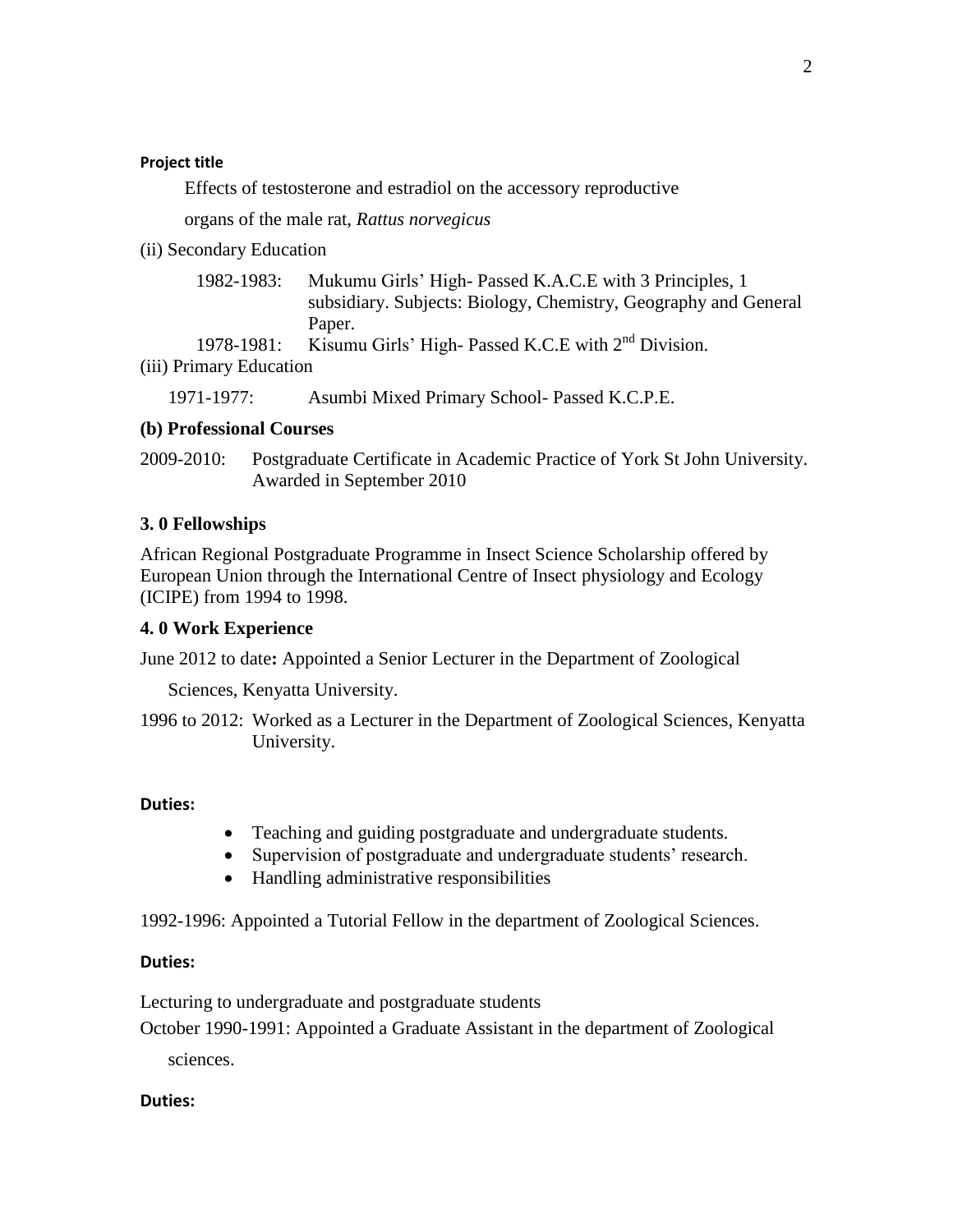- To assist in administering practicals to students
- To assist in marking practicals and examination scripts.

May to August 1988: I was employed by the Teachers Service Commission as a graduate teacher and posted to Nyabondo High School

# **5. 0 Administrative Responsibilities**

I have served the Department of Zoological Sciences in the following capacities:

- Chairman, Departmental Board of Undergraduate Studies from 2008 to date.
- Coordinator, Departmental Examinations Moderation committee from 2001 to 2007.
- Member of the departmental Exhibitions committee from 2007 to date
- Departmental self-sponsored programmes coordinator from 2007 to 2009
- Member, Departmental Examinations Moderation Committee from 1998 to date
- Assistant Examinations coordinator from 1998 to 2001
- Field courses coordinator from 1998 to 2001

# **6.0 Postgraduate supervision**

# **Ph D**

- Robert Muniu (I84/0034/03): Effect of sports participation on Examination related stress among selected Kenyan Secondary schools. (Graduated in December 2009).
- Osero Justus O.S. (H87/10898/06). Health Consequences, Responses and

Prevention Strategies of Sexual Based Violence among Survivors in Selected Hospitals in Kenya.

• Mukwabi D. M. (184/23446/2010). Characterization of pathogens infecting cultured catfish and determination of susceptibility to commonly used drugs.

# **Masters**

- Gitau, A.C.W. (I56/8712/99): Development Of the pupal parasitoid *Xanthopimpla stemmator* (Thunberg) (Hymenoptera: Ichneuminidae) in various cereal stem borers (Lepidoptera).(Graduated in December 2002).
- Aduda, D.O. (2005). Epidemiology of Hearing Impairment and impact on Sociocognitive performance of School-going children in Kisumu District, Kenya: Implications for Public Health Action.(Graduated in December 2005).
- Obadha, T. (2005). Assessment of Knowledge, attitude and Practices towards malaria Prevention and Control among Primary School Children in Busia District, Kenya (Graduated in December 2005).
- Ernest Baraza (I57/CM/0260/04): The prevalence, pattern and causes of visual impairment and blindness among primary school pupils in Kitale Municipality (To graduate in December 2011).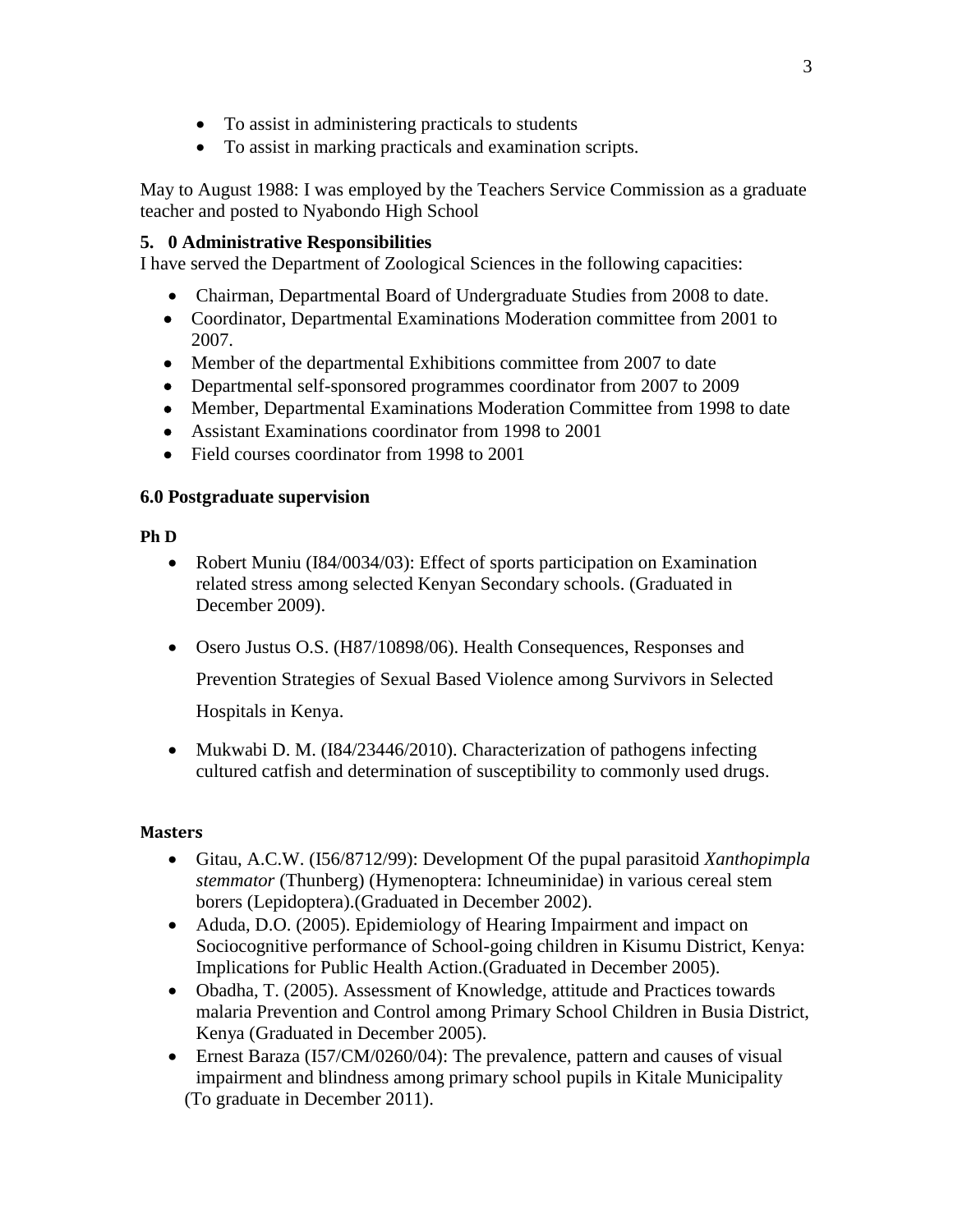- Mboroki Silas Kinoti (157/0128/03): Drug abuse and vulnerability to HIV and AIDS among adolescents in public secondary schools in Meru Central District, Kenya. (Graduated in July 2011).
- Njeru Samuel N. (I57/CM/0270/2004): Prevalence and pattern of significant refractive errors among high school students in Meru Municipality, Meru Central District, Kenya. (Graduated in December 2009).
- Kababu O. M.(I56/13771/05). Farmers' knowledge, effects of their practices and soil amendments on the management of sweet potato pests in South western Kenya.(Graduated in July 2010)
- Adhola, E.T. (I56/13046/05). Assessment of the potential for sport hunting of game birds with special emphasis on Guinea fowls in Laikipia District, Kenya. Graduated in December 2009).
- Henlay Juma Otieno Magara (I56/CE/11507/2008). Evaluation of the effect of herbivore induced plant volatiles from signal grass, *Brachiaria brizantha* on neighboring maize for cereal stemborer management (Graduated in July 2013).
- Kerubo J. O. (156/ CE/ 11496/2008). Analysis of the utilization of food resources by the African wood mouse *Hylomyscus denniae endorobae* (Graduated in Dec, 2014).
- Odongo, K. O. (I56/CE/11500/2008). Levels of heavy metals in selected fish species along River Ruiru, Kenya. 2017

# **Ongoing Supervision**

Ph. D

• Indetie, A. H. ( $I84/21977/2012$ ). Metabolites and hormones as indicators of postpartum reproductive efficiency of pasture based Friesian Dairy cows in KARI-LANET.

# Masters

- 1. On'geta M. K. (I56/24666/2012). Influence of heavy metals on the reproductive cycle of the tilapia *Oreochromis niloticus* in River Ruiru.
- 2. Kwoba, M. (I56/CE/20202/2012). Effects of soy nutritive additives on estrogen levels in blood, eggs and excreta of commercial kienyeji improved chicken.
- 3. Matheka, E. K. (156/CE/23943/2012). Reproductive performance of Kenyan indigenous breeds of chicken fed on commercial feeds supplemented with inorganic manganese.

# **7.0 Conferences/Workshops**

# **7.1 Attendance of Conferences**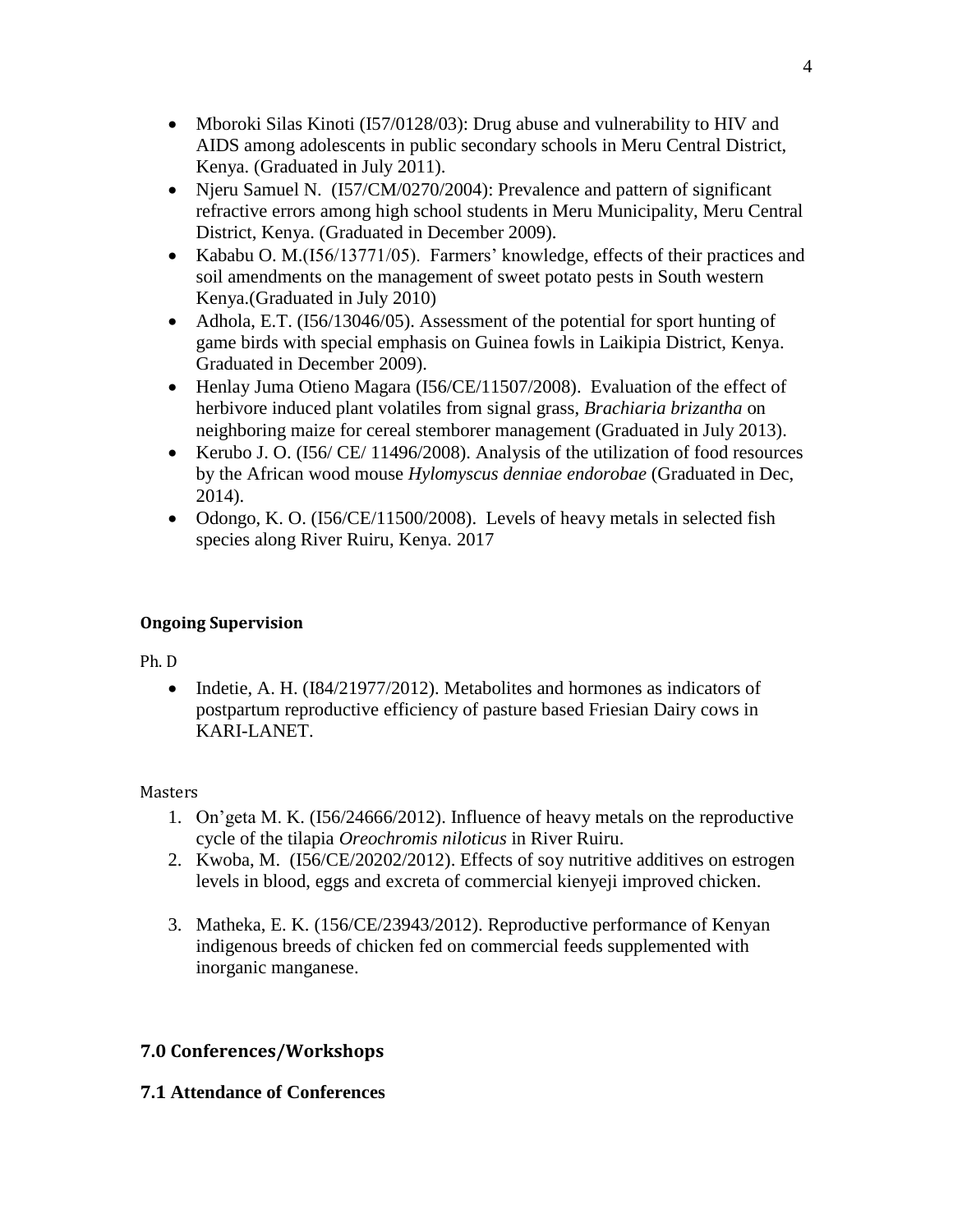Second Kenya DAAD Scholars' Association (KDSA) conference held from 4<sup>th</sup> -6<sup>th</sup> October 2017, Mt. Kenya Regional Alumni chapter. Theme: University-Industry linkages: Identifying and Synergizing Opportunities for Quality Education. Meru University of Science and Technology, Kenya.

Kenya DAAD Scholars' Association conference held from  $28^{th}$  - $29^{th}$  May 2015, Kenyatta University Conference Centre, Nairobi, Kenya. Theme: Kenya's Constitutional Provisions and the Citizen's Rights: Are we on Track?

Kenya DAAD Scholars' Association conference. Theme: African Cities of the Future:

Smart, Sustainable, Participatory. Held from  $30<sup>th</sup> - 31<sup>st</sup>$  May 2013 at The Safari Park Hotel, Nairobi, Kenya.

First East African Regional Scientific Conference of Pure and Applied Sciences held from  $10^{th}$  -14<sup>th</sup> August 2010 at the Kenyatta University Business and Students' Service Centre Conference Room, Kenyatta University, Kenya.

Kenya DAAD Scholars' Association conference. Theme: Integrating Scientific and Technological Solutions for Socio-Economic development of the Lake Victoria Basin, held from  $24<sup>th</sup>$  to  $26<sup>th</sup>$  February 2010 at Bondo University College and Lake Breeze Hotel, Bondo, Kenya.

Kenya DAAD Scholars' Association conference held on  $12<sup>th</sup>$  June 2009, Masinde Muliro University of Science and Technology, Bishop Stam Conference Centre, Kakamega, Kenya.

African Regional Postgraduate Programme in Insect Science Scientific conference held from 25-28 November 2008, the ICIPE, Duduville, Nairobi, Kenya.

#### **7.2 Presentation of Papers at Academic and Professional Conferences**

**Otieno, S.A.,** Odongo, K. and Sharma, R. R. (2017). Levels of heavy metals in selected tissues of *Clarius gariepinus* and *Oreochromis niloticus* along River ruiru, Kiambu County, Kenya. Paper presented at the 2nd Kenya DAAD Scholars' Association (KDSA) conference held from  $4<sup>th</sup>$  -6<sup>th</sup> October 2017, Mt. Kenya Regional Alumni chapter. Theme: University-Industry linkages: Identifying and Synergizing Opportunities for Quality Education. Meru University of Science and Technology, Kenya.

**Otieno, S. A. (2016)**. Implications of prompt feedback in higher education in devolved systems of government. Paper presented at the International Conference on Higher Education under devolved systems of Government. February 2016, Karatina University, Kenya.

**Otieno. S.A**., Oguge, N.O and Saini, R. K. (2009). Evaluation of the effects of the juvenile hormone analogue W-328 on pharate adult development in the tsetse fly *Glossina fuscipes fuscipes* Newstead (Diptera: Glossinidae). Paper presented at the DAAD conference held from  $11<sup>th</sup>$  to  $12<sup>th</sup>$  June 2009, Masinde Muliro University of Science and Technology, Bishop Stam Conference Centre, Kakamega, Kenya.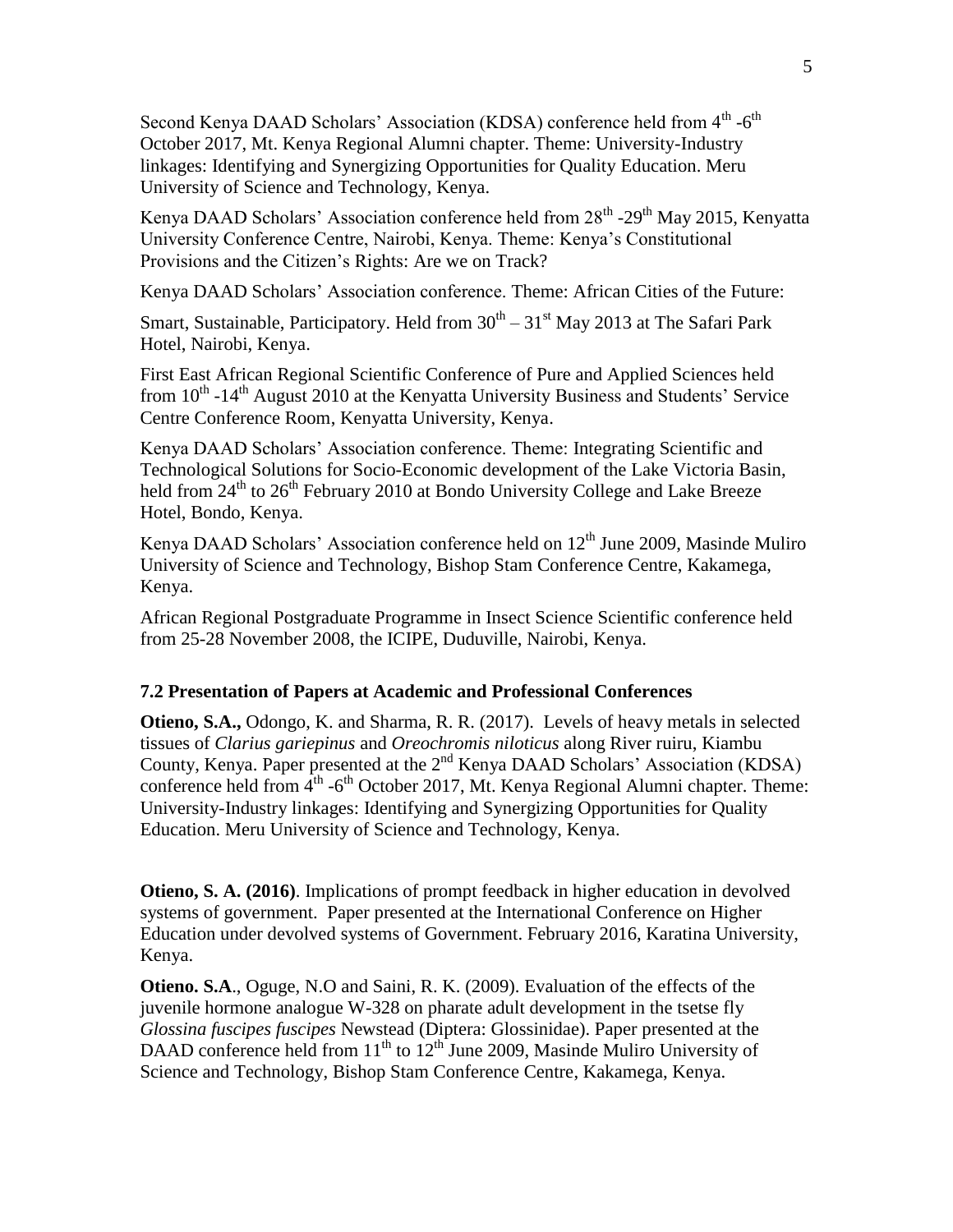**Otieno, S.A**. (2010). Enhancing the quality of girls' education in Nyanza Province. Paper presented at a conference held on 16<sup>th</sup> April 2010 at Bondo University College, Bondo, Kenya. Theme: Integrating Scientific and Technological Solutions for Socio-Economic development of the Lake Victoria Basin.

#### **Workshops**

1999: Workshop on Research Management in Agricultural research Institutes held in Mhlume, Swaziland, October, 1999.

#### **Coordinating Conferences**

2011: I was part of local organizing committee of the African Association of Insect Scientists (AAIS) held from 9-12 November 2011 at the ICIPE, Duduville, Nairobi, at the Thomas Odhiambo Memorial Hall, ICIPE.

2010: 1<sup>st</sup> East African Regional Scientific Conference of Pure and Applied Sciences held from  $10^{th}$  -14<sup>th</sup> August 2010 at the Kenyatta University Business and Students' Service Centre Conference Room, Kenyatta University, Kenya. (Coordinating registration of participants)

#### **Articles in Refereed Journals**

#### **Joint Publications**

Ong'eta, M. K., **Otieno, S. A**. and Simbauni, J. A. (2020). Association betweeb heavy metals and selected reproductive parameters in the Nile tilapa *Oreochromis niloticus*  along River Ruiru, Kiambu County, Kenya. *J. Applied Life Sciences International*, 23 (9), 31-44.

Henlay J.O. Magara, Midega A.O. Charles, Syprine A. Otieno, Daniel M. Mutyambai, Teresia M. Nyaga, Saliou Niassy and Zeyaur R. Khan. (2020). Reponses of stemborer *Chilo partellus* to volatiles emited by maize landraces exposed to Signal Grass (*Brachiaria brizantha*). *Journal of Plant interactions* 15 (1), 345-357.

Mukwabi, D. M., **Otieno, S. A**., Okemo, P. O., Oduor, R. O.and Agwanda, B. (2019). Parasites infesting Nile tilapia grown in aquaculture systems in Kenya. *Livestock Research for Rural Development* 31 (2)

Opondo, J. O., **Otieno, S. A**. Oduor, R. O. (2019). Effect of Indomethacin on Trypsin activity in the Norway rat, *Rattus norvegicus*. (Rodentia: Muridae). International Journal for Scientific Research and Development 7 (8).

Hoka, A. I., Gicheru, M. and **Otieno, S. A**. (2019). Effect of Cow Parity and Calf Characteristics on Milk Production and Reproduction of Friesian Dairy Cows. *Journal of Natural Science Research* 9 (10), 41-46. DOI: 10.7176/JNSR.

Hoka, A. I., Gicheru, M., **Otieno, S. A**. and Korir, H. (2019). Effect of Gamma Irradiation of Local Brachiaria ruziziensis (German and Evrard) seeds on Agronomic performance and yield. *Journal of Plant breeding and Genetics* 07 (01). 09-17.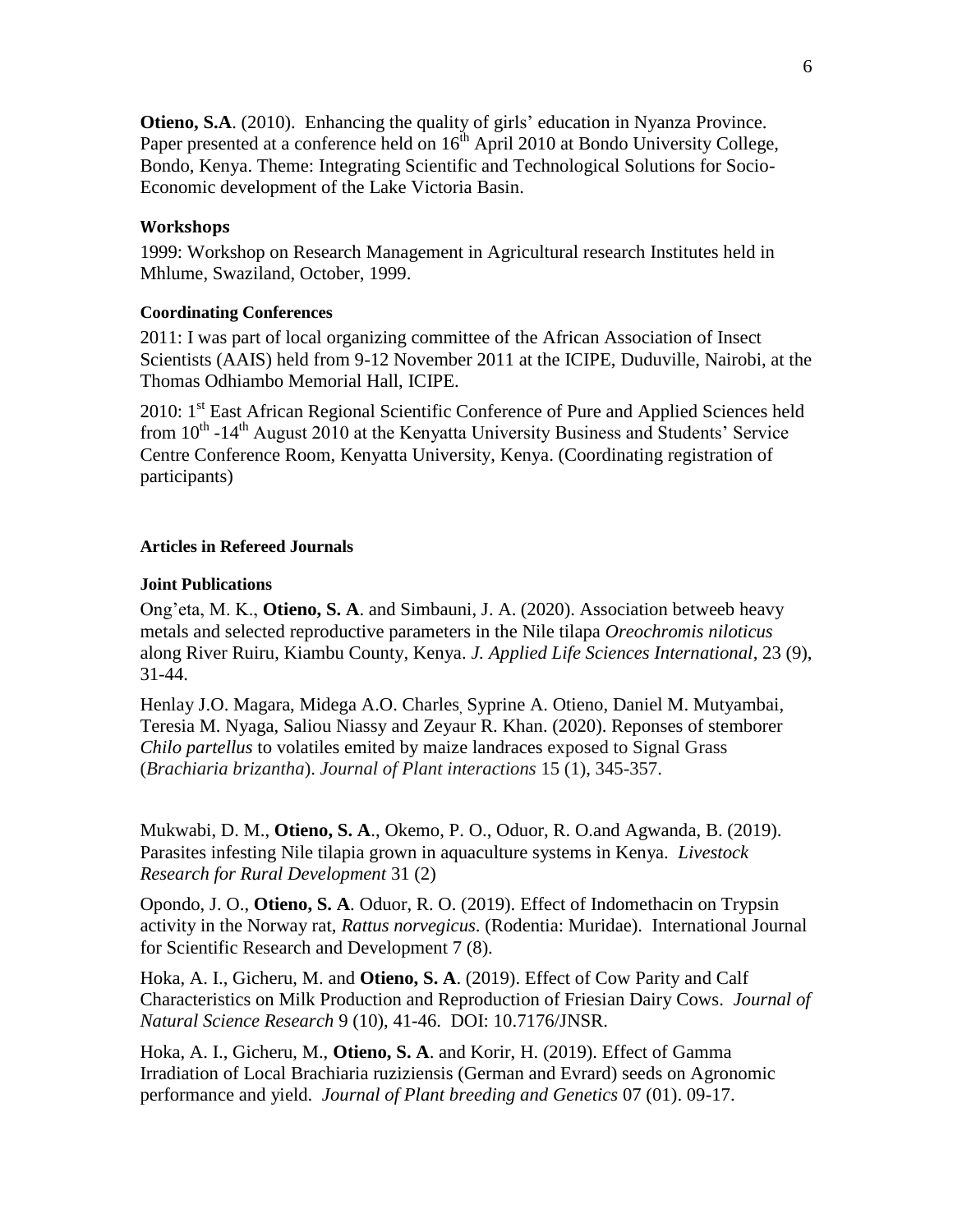DOI: 10.33687/phg.007.01.2836.

Mukwabi, D. M., Okemo, P. O., **Otieno, S. A.**, Oduor, R. O. and Macharia, C. M. (2019). Temperature and pH Influence on bacterial pathogens infecting farmed Nile tilapia in aquaculture systems in Bungoma County, Kenya. *International Journal of Fisheries and Aquatic Studies* 7 (1) 190-197.

Osero, S. O. J., Keraka, M. N. and **Otieno, S. A**. (2019). Health Implications of sexual violence among Survivors in selected Health facilitiesin Kenya: Are there gender Disparities? *Journal of Health, Medicine and Nursing* 66, 23-37. DOI:10.7176/JHMN

Too, C., Kamau, L. and **Otieno, S. A.** (2017). Prevalence of Amoebiasis among patients attending Longisa County Hospital, Bomet County, Kenya. *International Journal of Sciences: Basic and Applied Research*. *Vol 36 (8), pp. 53-61.*

**Otieno, S.A**., Oguge, N.O. and Saini, R.K. (2017). The juvenile hormone analogue W-325 affects development and emergence in the tsetse fly *Glossina fuscipes fuscipes* (Diptera: Glossininidae). *International Journal of Sciences: Basic and Applied Research*. *Vol 35 (3), pp. 405-412.*

**Otieno, S. A**., Sharma, R. R. and Ouma, O. K. (2016). Levels of heavy metals in the tilapia *Oreochromis niloticus* and *Clarias gariepinus* along River Ruiri, Kenya. *Researchjournali's Journal of Ecology*, 3 (3), pp. 1-14.

Kerubo, J.O., **Otieno, S**. and Kamau, L. (2015). Analysis of utilization of food resources by the African wood mouse *Hylomyscus denniae endorobae* (Rodentia: Muridae) from Ihururu Forest, Kenya. *Asian Journal of Conservation Biology*. Vol. 4 (1), pp. 37-42

Magara, H. J. O., Midega, C. A. O., **Otieno, S. A**., Ogol, C. K. P. O., Bruce, T. J. A., Pickett, J. A. and, Zeyaur R. Khan, Z. R. (2015). Signal grass (*Brachiaria brizantha*) oviposited by stemborer (*Chilo partellus) e*mits herbivore-nduced plant volatiles that induce neighbouring local maize (*Zea mays*) varieties to recruit cereal stemborer larval parasitoid *Cotessia sesamiae*. *International Journal of Sciences: Basic and Applied* 

*Research***,** Vol. 19, (1), pp 341-357

Osero, J. S. O., Keraka, M. N. and **Otieno, S. A**. (2012). Health consequences of sexual based violence among survivors in selected hospitals in Kenya. *Asian Journal of Pharmaceutical and Health Sciences*, Vol. 2 (3), pp. 398-404.

**Otieno, S. A**., Saini, R.K., Oguge, N.O and Sharma, R.R. (2011). Mating and Fecundity of two populations of *Glossina fuscipes fuscipes* Newstead (Diptera: Glossinidae). *J. Natcon* 23 (1) 51-60.

Njeru, S.N., **Otieno, S.A**. and Karimurio, J. (2009). Prevalence of significant refractive errors in high school students, Meru Municipality, Kenya. *East African journal of Ophthalmology*, 15, 40-45

Gitau C.W, Ngisong, A.J, **Otieno, S.A** and Overholt, W.A (2007): Host preference of *Xanthopimpla stemmator* (Hymenoptera Ichneumonidae) and its reproductive performance on selected African Lepidopteran stemborers. *Biocontrol Science and Technology* 17(5): 499-511.